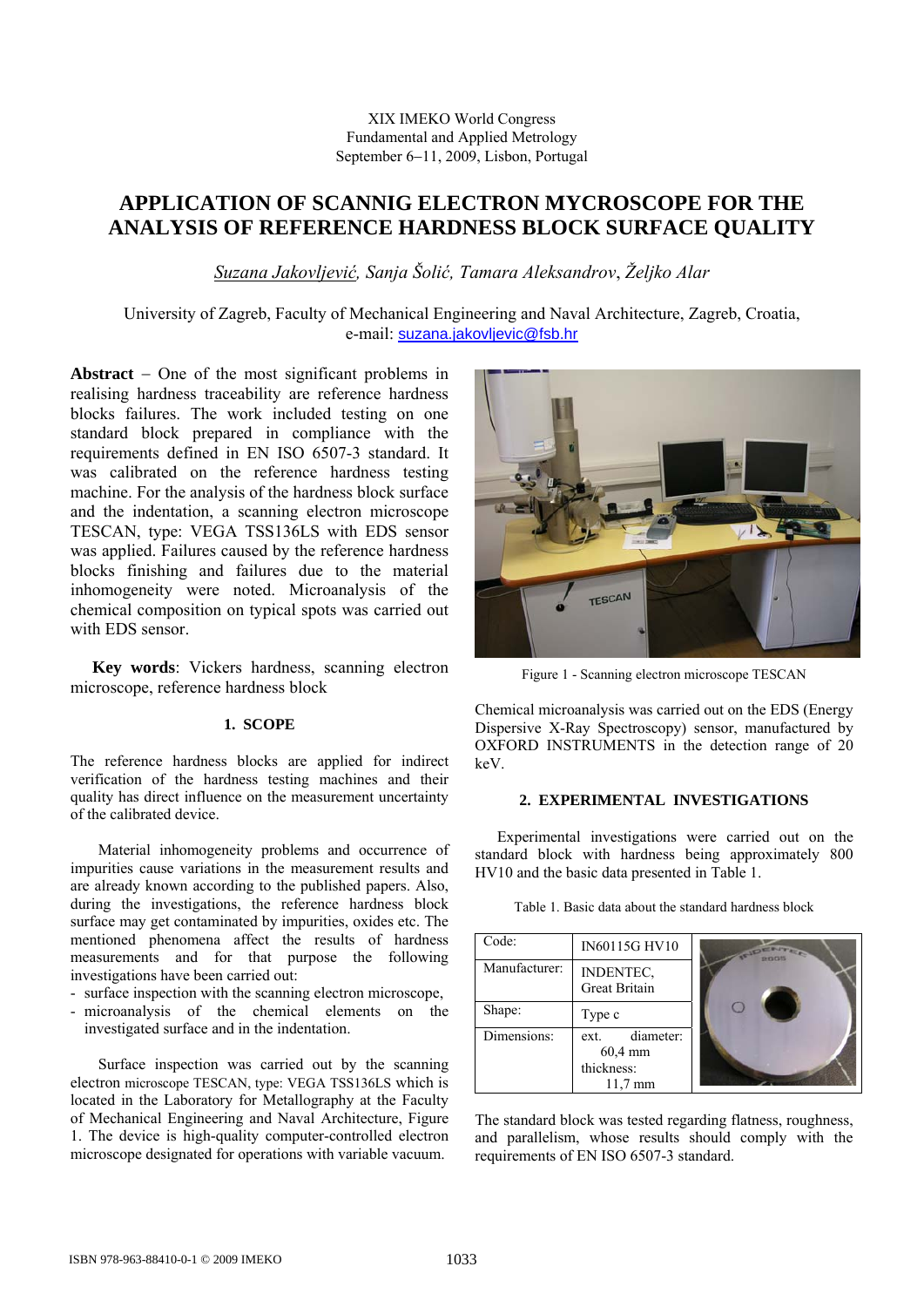#### *2.1 Testing the quality of block treatment*

The deviation from flatness was measured by interferometer method using the interference microscope Carl Zeiss. Maximal deviation from flatness amounted to 0,15 μm,  $U = 0.06$  μm ( $k=2$ ,  $P=95$ %) whereas the permitted deviation in compliance with the standard is 0,005 mm.

The permitted values of roughness on the measurement length of 0,80 mm are:

- test surface is  $R_a \le 0.05$  µm;
- contact surface is  $R_a \le 0.8$  µm.

Roughness tests were carried out on the electro-mechanical device for surface roughness testing designated: MU 2-127; manufacturer: Feinprüf; type: Perthometer S8P. Figure 2 shows diagrams of the results for one measuring point on the test and the contact surface.





b)

Figure 2. Roughness testing

- a) test surface,
	- b) contact surface of the block.

Maximal measured value of roughness amounted to:

- test surface:  $R_a \le 0.004$  µm,
- contact surface:  $R_a \le 0.103$  µm.

The permitted deviation from the parallelism of the contact and test surface should not exceed 0,010 mm per 50mm in compliance with EN ISO 6507-3 standard. The parallelism of standard block surfaces was tested on the comparison measurement device PGM; code: MU 41-363; manufacturer: MAHR; type: 826E; serial number: 08148. Maximal deviation from parallelism amounts to 0,59 μm; *U*  $= 0.4 \text{ }\mu\text{m}$  ( $k=2, P=95 \%$ ).

The obtained results of testing flatness, roughness and parallelism for the standard block IN60115G may lead to the conclusion that the carried out surface treatment was of high quality and that the obtained parameters are far below the required limits.

# *2.2 Calibration*

Calibration was carried out on the standard reference hardness testing machine 5030 TKV with measuring capability of  $\pm 1$  % HV. The calibration was carried out in compliance with EN ISO 6507-3 standard, and the measurements plan is shown in Figure 3.



Figure 3. Measurement plan on the reference hardness block

Ambient conditions:

- temperature:  $22 \text{ °C} \pm 1 \text{ °C}$ .
- pressure: 1035 hPa.

Measurement conditions:

- load: 98,07 N,
- indentor drop speed: 1 mm/s,
- reading device resolution: 0,0001 mm,
- load duration: 8 s.

Table 2 presents the calibration results with the given expanded measurement uncertainty with *k*=2, *P*=95 %.

|  | Table 2. Calibration results of reference hardness blocks IN60115G |  |  |
|--|--------------------------------------------------------------------|--|--|
|  | HV10                                                               |  |  |

| Ord.no.<br>of<br>measure | Measured value of diagonals | Calculated<br>value of<br>hardness. |               |        |
|--------------------------|-----------------------------|-------------------------------------|---------------|--------|
| ment                     | $d_1$ , mm                  | $d_2$ , mm                          | $d_{sr}$ , mm | HV10   |
|                          | 0.15151                     | 0,15135                             | 0,151430      | 808,70 |
| 2                        | 0.15187                     | 0,15139                             | 0,151630      | 806,57 |
| 3                        | 0.15142                     | 0,15135                             | 0,151385      | 809,18 |
| 4                        | 0.15174                     | 0,15152                             | 0,151630      | 806,57 |
| 5                        | 0.15131                     | 0,15116                             | 0,151235      | 810,79 |
|                          |                             | Mean value                          | 0.151462      | 808,36 |
|                          | 8.29                        |                                     |               |        |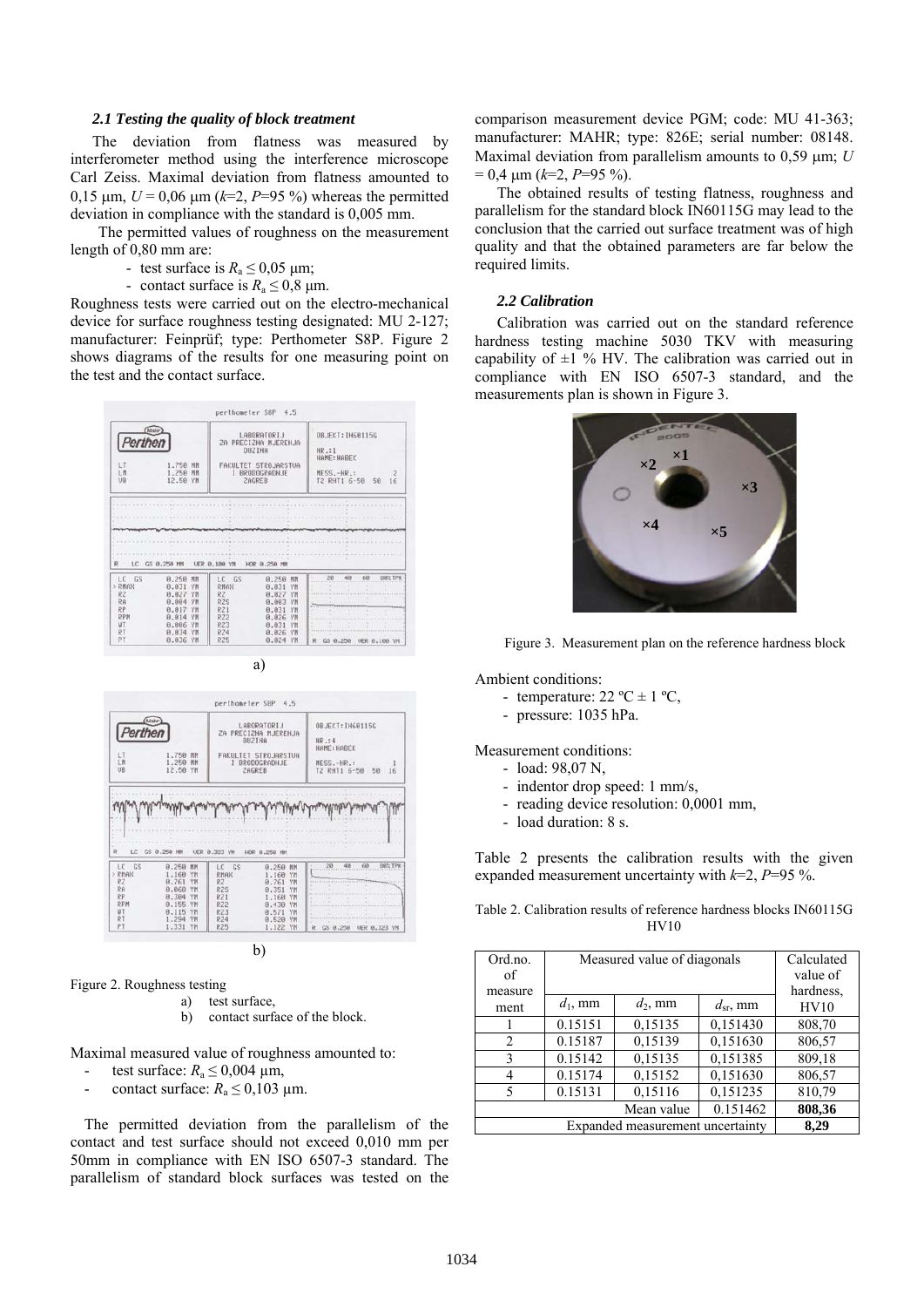#### *2.3 Testing by means of scanning electronic microscope*

During surface investigation of the reference hardness block, serial number IN60115G, some failures have been noted, Fig. 4. Similar failures have been recorded on other reference hardness blocks [1]. Noted failures represent microcracks which are the result of production and finishing of the reference hardness blocks.



Figure 4. Failures on the investigated surface of the reference hardness block

Spots or areas on the reference hardness block surface which are visually different can be noted during scanning electron microscope analysis (Fig. 5).



Figure 5. Visually different spots or areas on the reference hardness block

Different spots have not been noted on the entire block surface but only on some areas. The first assumption was that these spots are impurities as result of handling but after ultrasound cleaning in a bath the spots still remained. Thus, chemical microanalysis was carried out on one clean spot and on two inhomogeneity spots.

The comparison of the chemical elements spectrum inherented on spots with (Fig. 7) and without (Fig. 6) impurities showed some differences but without clear difference. This can have significant influence on the measuring results repeatability.



Figure 6. Chemical elements spectrum on the spot without inhomogeneity (measurement point 1)



Figure 7. Chemical elements spectrum on the inhomogeneity spot (measuring point 2)

Besides, certain impurities have been noted (Fig. 8). The question is where these impurities come from.





The impurities can be the result of indentation especially those in indentation itself, they can come from the environment or they are result from the indentor. If the impurities are from the environment they do not have significant influence on the measuring results [2] and [3] but for microhardness measurements they can be a problem. The impurities which are result of the material pasting on the indentor pages can have significant influence on the results